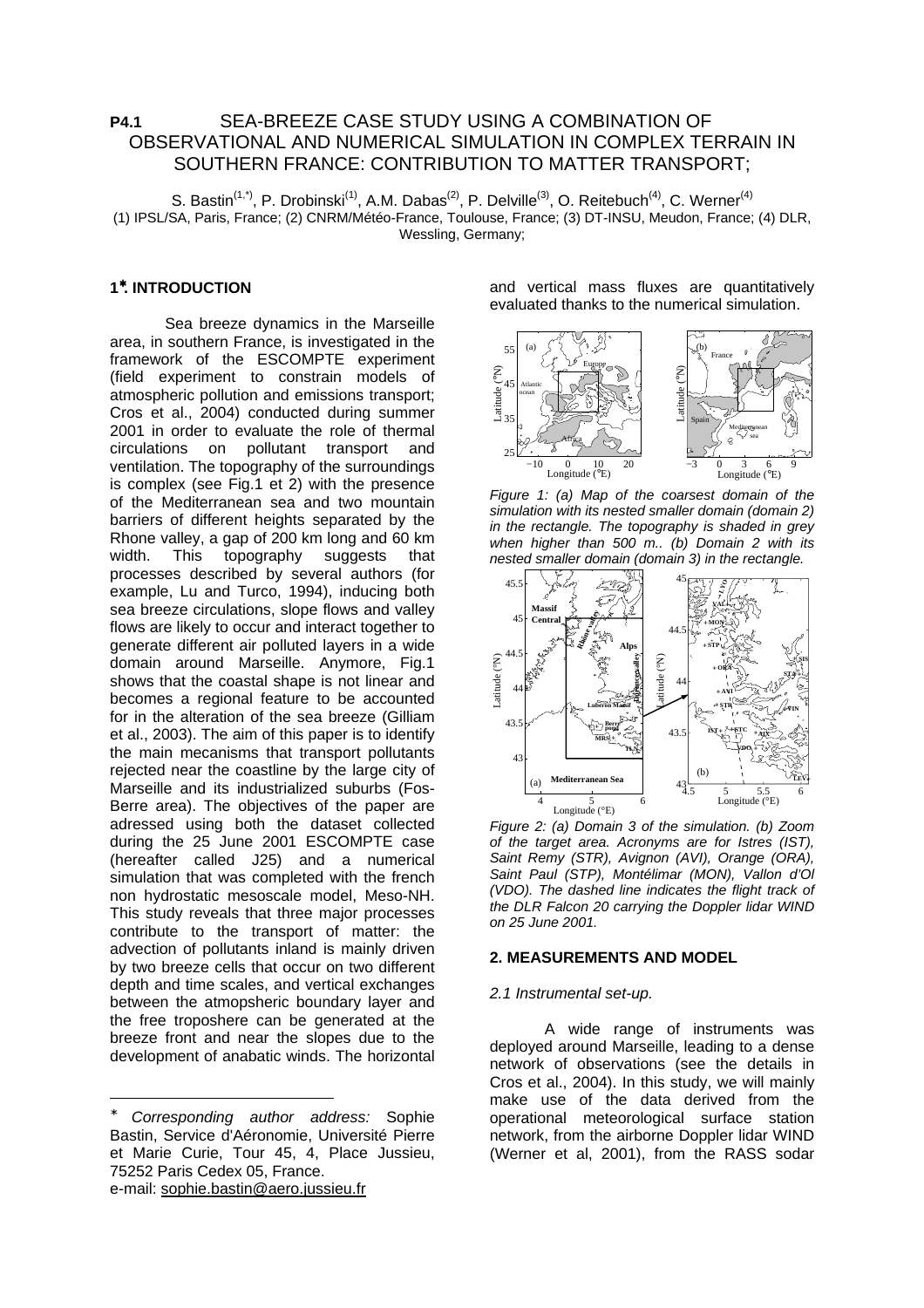located at Vallon d'Ol (see Fig.2), and radiosoundings at StRémy and Nimes.

# 2.2 Model description

 The numerical simulation was conducted with the model Meso-NH that solves the non-hydrostatic and anelastic equation system (Lafore et al., 1998). A 24-hr simulation initialized at 00 UTC on J25 was completed using stationary 2-km and 8-km resolution domains nested within a 40-km domain using two-way interfaces. The three domain are represented on Figs 1 and 2. The initial and coupling fields were generated by first interpolating the analysis data of the European Center available every 6 hours on a 0.25° x 0.25° latitude-longitude grid to the model grid. The vertical grid is made of 50 levels with a mesh streched between 60 and 600 m. To insure a good description of the atmospheric boundary layer, 12 levels are taken below 1000 m. A complete sets of physics parametrization is used.

# **3. FLOW EVOLUTION AND STRUCTURE**

The synoptic situation on J25 is propitious to the development of a sea breeze circulation with high pressure at the surface and no significant pressure gradient at 850 hPa. A moderate northerly flow induced by topography blows in the lower layer of the atmosphere in the Rhône valley. This offshore wind and the sea breeze flow have a close speed but nearly opposite directions. The two wind systems might collide and generate a front. The structure of this front is discussed in next sections.

# 3.1 Spatial and temporal evolution of the sea breeze near the surface.

Figure 3 shows a horizontal cross section of the observed and the simulated surface temperature in the Rhône valley along the line IST, STR, AVI, ORA, STP, MON at four different times on J25 (0800, 1300, 1600 and 1800 UTC). The point at latitude 43.5°N corresponds with the sea surface temperature (SST). The observed SST (20.7°C) is derived from NOAA observations. This figure shows that a temperature gradient exists between the sea and the land for the four times but the location of the maximum surface temperature evolves during the day. The measurements indicate that the maximum is very close to the coastline at 0800 UTC and it progressively moves inland. This suggests that the breeze cell progressively extends inland as predicted

by theory. The model results show the same general evolution of the surface temperature, even though at 0800 UTC, the surface temperature is lightly overestimated by the model in the Rhône valley (2 to  $3\textdegree C$ ). From 1300 UTC, the difference in temperature is totaly reduced and the model results and observations are in very good agreement.



Figure 3: Horizontal cross section of the observed (squares) and simulated (triangles) surface temperature along the line IST, STR, AVI, ORA, STP, MON (see Fig.2) on J25 at 0800 (panel a), 1100 (panel b), 1300 (panel c) and 1600 UTC (panel d). The observed temperature is derived from the meteorological surface station network of Météo-France.

Figure 4 displays the wind speed and direction at Istres, Avignon and Orange from both the numerical simulation (triangles) and observations (squares). It shows that in the morning, as the radiational heating increases over land, inducing the increase of the surface temperature (Fig. 3), the sea breeze intensifies and extends inland. Measurements indicate that the sea breeze already blows at Istres at 0800 UTC and it reaches Avignon at about this time, even though the wind is very weak leading to strong uncertainty on the wind direction. The wind at Avignon strengthens at about 1300 UTC. The breeze flow reaches Orange at 1600 UTC. This evolution can easily be explained by the surface temperature. A good correlation is observed between Figs 3 and 4: as the radiational heating increases, the temperature surface increases (Fig 3a et 3b). This generates a temperature gradient that induces the onset of the breeze flow near the coastline (Figs 4a; b; c and d). As the sea breeze propagates inland and intensifies, the surface temperature decreases due to the advection of cooler air over land and the maximum of temperature moves landward (Figs 3 c and d). Then, the sea breeze propagtes further inland and reaches Orange (Figs 4e and 4f).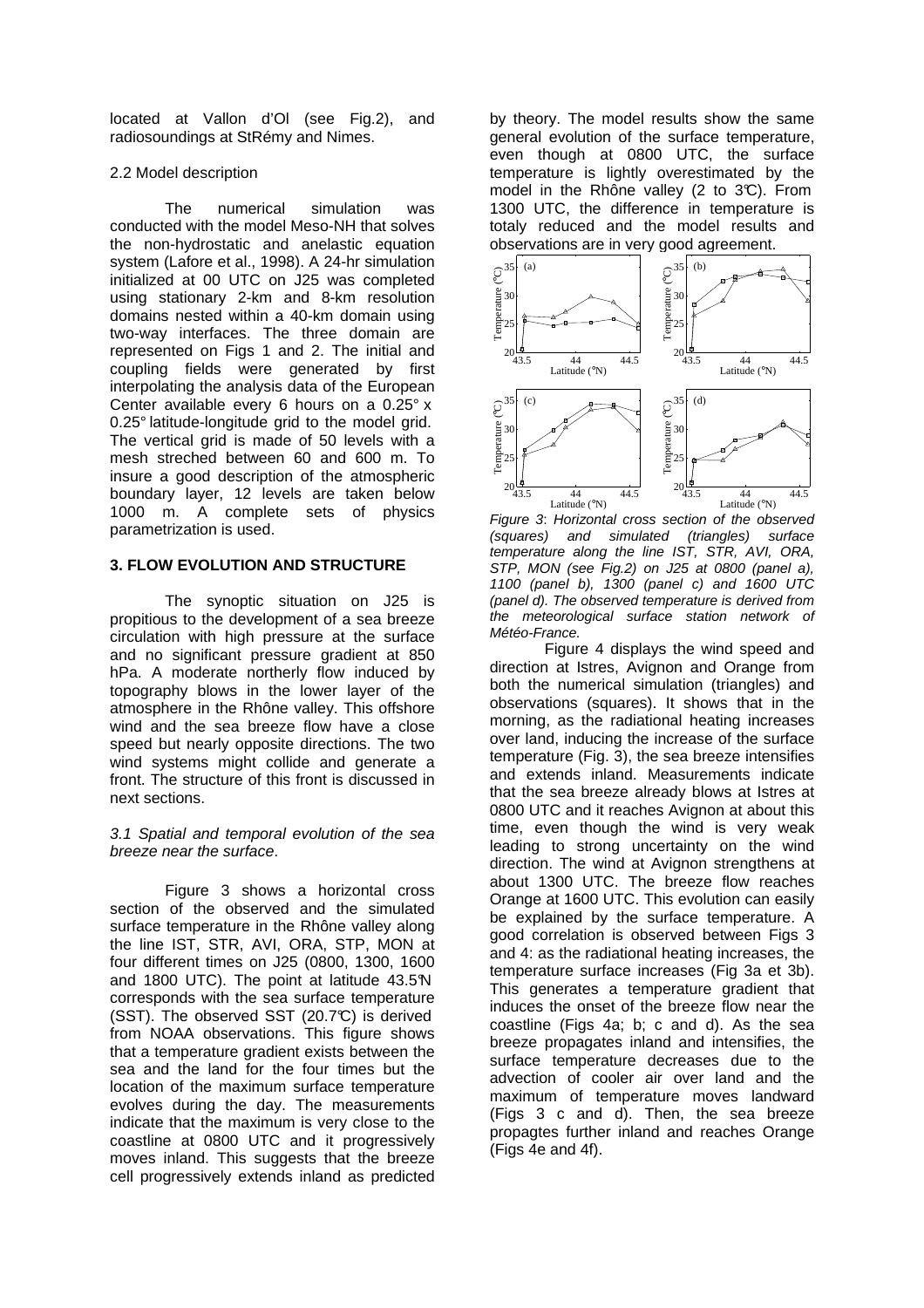

Figure 4: Temporal evolution of the wind speed (left side) and wind direction (right side) at Istres (panels a and b), Avignon (panels c and d) and Orange (panels e and f). Squares stand for measurements and triangles stand for model results

Good agreements are found with the model except that the wind speed is lightly underestimated (up to 3 m  $s^{-1}$ ), while the temperature gradient driving the breeze flow is well estimated. It may be due to the influence of the synoptic wind that is not well simualted by the model (see after).

#### 3.2 Shallow and deep sea breezes

The comparisons between vertical profiles of the wind speed and direction derived from the model results and the observations from radiosoundings launched from Saint Rémy and Nimes (not shown) show very good agreement in the lower layer (from the ground up to 2000 m) and higher than 4000 m but they show an important bias of the wind speed (about 5.m  $s^{-1}$ ) in the layer between 2000 and 4000 m.

The vertical structure of the wind in the lower layer near the coastline shows evidence of the existence of two sea breezes driven by two scales of temperature contrast Banta, 1995): (i) a local temperature gradient that is maximum in the direction normal to the ocastline: (ii) a mesoscale temperature (ii) a mesoscale temperature gradient between the cold waters offshore and the hot surface temperatures of the interior of the Rhône valley. Indeed, Figure 5 displays the horizontal wind vectors along the coastline at 60 m above ground level (AGL) (panel a) and at 500 m above sea level (ASL) (panel b) at 1300 UTC. It clearly shows that, near the surface, the direction of the wind is strongly influenced by the coastline shape which is consistent with previous observational studies in other areas (Physick and Byron-Scott, 1977). On the contrary, at 500 m ASL, the direction of the breeze is more homogeneous.



Figure 5: Horizontal wind along the coastline near the surface (a) and at 500 m above sea level (b). The rectangle in dashed line displays the smaller area where the sodar was located.

A sodar was located at Vallon d'Ol, in the northern suburbs of Marseille (see the thick cross on Fig.5), at 280 m ASL. Observations retrieved from this sodar show that the wind direction near the surface is oriented southwesterly and it progressively turns southwards (Fig.6).



Figure 6: Wind direction at 1100 (solid line) and 1600 UTC (dashed line) as derived from sodar data at Vallon d'Ol.

We use the simulation to complete sodar observations. The model results are in agreement with these observations. Indeed, Figure 7 displays vertical profiles of the wind speed and direction at three different but close locations at 1100 (panels a and b) and 1600 UTC (panels c and d) respectively. These locations are indicated on Fig.8 by the same symbol as those used for the vertical profile. The orientation of the coastline is different for each of the locations. Figure.7 shows that near the surface, the wind direction is nearly normal to the coastline. Thus, the three profiles are disjoined near the surface. While the altitude increases, the wind turns progressively to converge on a unique direction that is about 150° at 1100 UTC and 180° at 1600 UTC.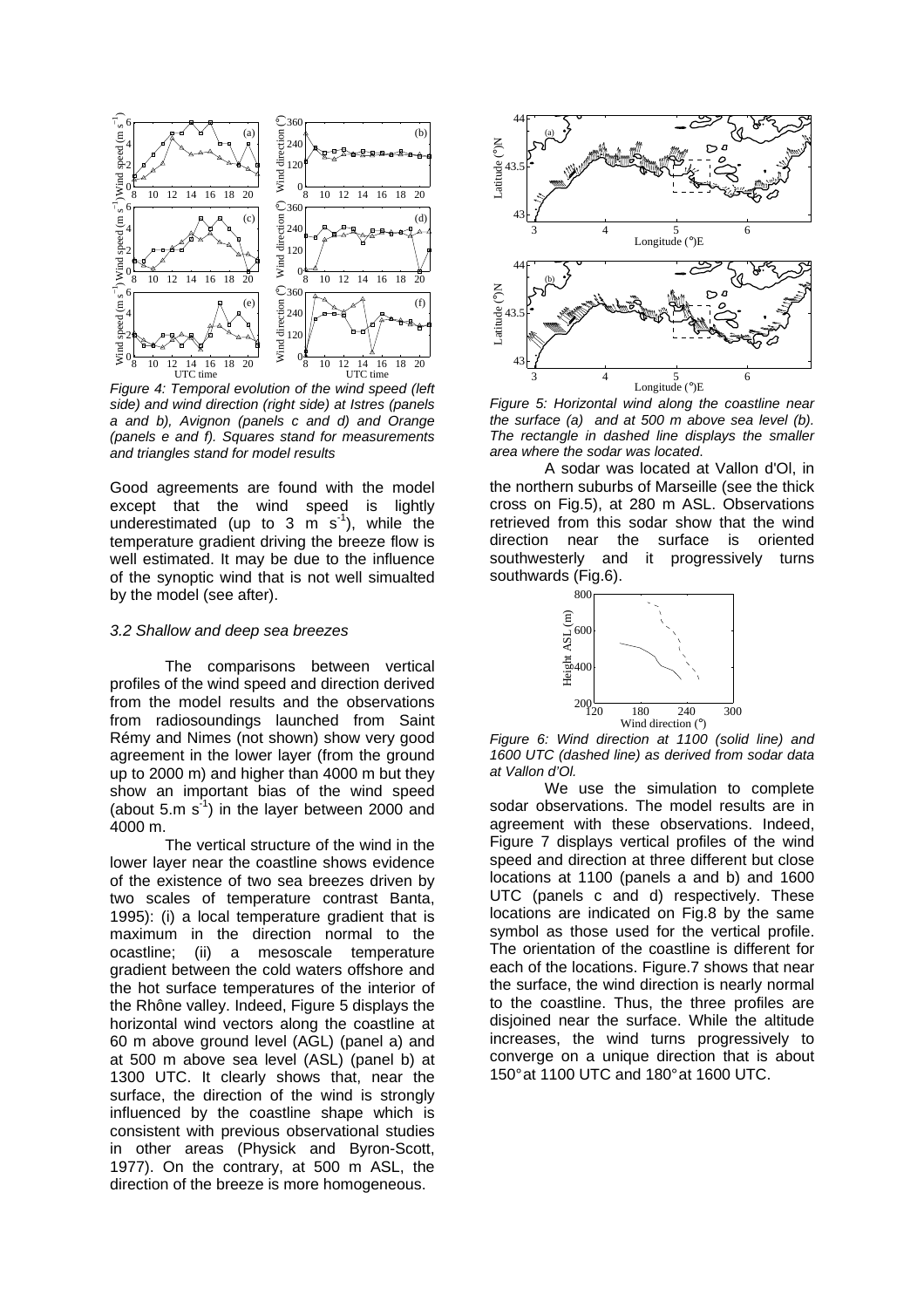

Figure 7: Wind direction (left panels) and wind speed (right panels) at the three locations indicated on Fig.\ref{coast} as derived from the model outputs at 1100 (panels a and b) and 1600~UTC (panels c and d).



Figure 8: zoom of the topography near Marseille. The thick cross indicates the location of the sodar at Vallon d'Ol. The triangle, star and square indicate the locations where vertical profiles of the wind are extracted from the simulation.

#### 3.3 The breeze front

Figure 9 shows a comparison between the vertical cross section of the horizontal wind measured by the Doppler lidar WIND along the leg indicated on Fig.2 in dashed line at about 1700 UTC and the same vertical cross.section as derived from the model output at 1600 UTC. Arrows indicate the direction of the horizontal wind and color is for the wind speed. A good colocation of the convergence zone between lidar observations and model outputs is observed but with a delay. This figure also confirms that bad agreements are found between observations and simulation in the layer between 1 and 2 km ASL.

Other vertical cross sections (not shown) indicate that the sea breeze front is maximum in intensity at about 1400 UTC, showing strong updraft with a magnitude of 1  $m s<sup>-1</sup>$  in the frontal region at a height of 800 m AGL. The major contribution to the TKE budget is shear production. After 1400 UT, the breeze front propagates inland while the magnitude of the updraft decreases.



Figure 9: Vertical cross section of the horizontal wind along the leg indicated on Fig.2 in dashed line. Arrows indicate the direction of the horizontal wind and color is for the wind speed. .

## **4. MASS TRANSPORT**

The previous section has shown the complexity of the mesoscale circulation in such an area. Several mechanisms have been described that could impact on the pollutants transport. To quantify this mass transport, we divise the target area into several boxes and we compute the mass fluxes for all the sides of each box by:

$$
\begin{cases}\n\rho \overline{u} = \int_{x_{\min}}^{x_{\max}} dx \int_{z_1}^{z_2} \rho(x, z) u(x, z) dz \\
\rho \overline{w} = \int_{x_{\min}}^{x_{\max}} dx \int_{y_{\min}}^{y_{\max}} \rho(x, y, z_2) w(x, y, z_2) dy\n\end{cases}
$$

where  $\rho$  is the air density,  $u$  is the component of the wind normal to the integration surface, w is the vertical velocity,  $z_1$  and  $z_2$  are two different vertical levels that will be defined after and  $x_{min}$ ,  $x_{max}$ ,  $y_{min}$  and  $y_{max}$  delimit boxes of 20 km \* 20 km. Figure 10 represents mass fluxes across the different faces of boxes between the ground and 300 m ASL (a), and between 300 and 1000 m ASL (b) on J25 at 14 and 18 UTC. At 09 UTC, a positif vertical mass flux is visible along the 500 m isocontour of the topography due to the onset of upslope winds. At this time, the horizontal advection of mass due to the sea breeze is not visible. The horizontal mass flux integrated between the surface and 300 m ASL is weak, in agreement with surface stations that show no well marked wind direction in the target area. Between 300 and 1000 m, some matter is advected from the north. In the southwesterly part of the target area, matter goes westwards due to the synoptic situation that shows a shallow depression above Spain. At 1000 UTC,